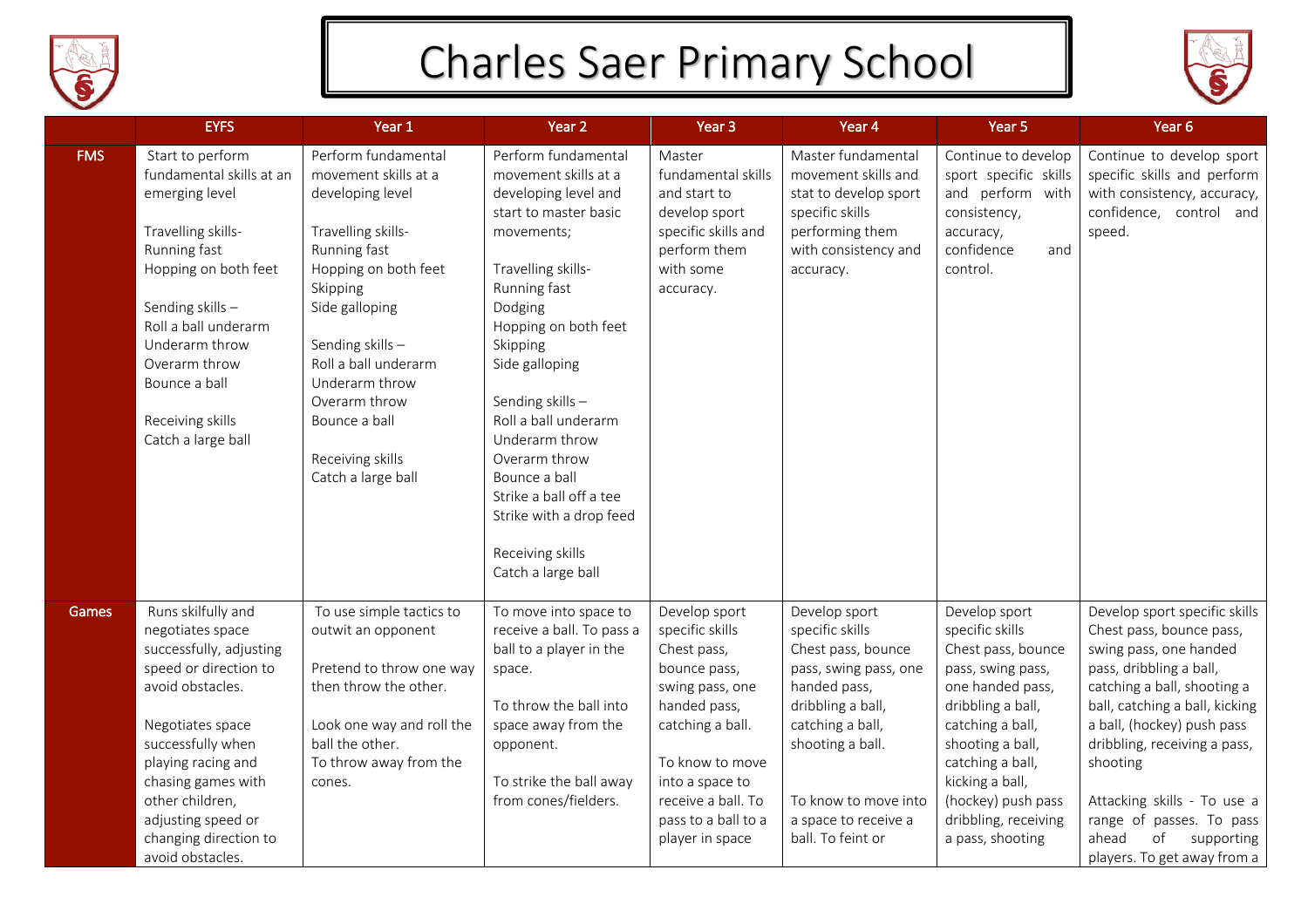|            |                                                                                                                                                                          |                                                                                                                                                                                   |                                                                                                                                                                                  | when playing an<br>invasion game.                                                                                                            | disguise a pas a ball<br>to outwit a defender.                                                                                                                                             | Attacking skills - To<br>use a<br>range of<br>passes. To pass<br>ahead of supporting                                                                                              | defender to receive a pass.<br>To send the ball wide<br>and/or deep to supporting<br>players.<br>Defending skills - to close                                                                                                                       |
|------------|--------------------------------------------------------------------------------------------------------------------------------------------------------------------------|-----------------------------------------------------------------------------------------------------------------------------------------------------------------------------------|----------------------------------------------------------------------------------------------------------------------------------------------------------------------------------|----------------------------------------------------------------------------------------------------------------------------------------------|--------------------------------------------------------------------------------------------------------------------------------------------------------------------------------------------|-----------------------------------------------------------------------------------------------------------------------------------------------------------------------------------|----------------------------------------------------------------------------------------------------------------------------------------------------------------------------------------------------------------------------------------------------|
|            |                                                                                                                                                                          |                                                                                                                                                                                   |                                                                                                                                                                                  |                                                                                                                                              |                                                                                                                                                                                            | players. To get away<br>from a defender to<br>receive a pass.<br>Defending skills - to<br>close down space.                                                                       | down space. To intercept a<br>pass.                                                                                                                                                                                                                |
| Dance      | Uses movement to<br>express feelings.<br>Creates movement in<br>response to music<br>Initiates new<br>combinations of<br>movement and gesture<br>in order to express and | Create and link simple<br>combinations of 2 or 3<br>actions to create a<br>sequence.<br>Choose appropriate<br>movements for different<br>ideas and repeat short<br>dance phrases. | Create and link simple<br>combinations of 3 or 4<br>actions to create a<br>sequence.<br>Link body actions and<br>remember and repeat<br>dance phrases.<br>Copy and explore basic | Create and<br>perform<br>sequences of<br>actions (4-6)<br>smoothly.<br>Share and create<br>dance phrases<br>with a partner<br>and in a small | Create and perform<br>sequences of actions<br>(6) with control and<br>precision.<br>Use simple motifs<br>and movement<br>patterns to structure<br>dance phrases on<br>their own and with a | Create and Perform<br>longer sequences of<br>actions (6-8) with a<br>partner.<br>Compose<br>motifs<br>and plan<br>dances<br>creatively<br>and<br>collaboratively<br>in<br>groups. | Create and perform longer<br>sequences of actions (8-10)<br>with a partner that show an<br>of<br>awareness<br>their<br>audience.<br>Work<br>creatively<br>and<br>imaginatively on their own,<br>with a partner and in a<br>group to compose motifs |
|            | respond to feelings,<br>ideas and experiences.                                                                                                                           | Copy and explore basic<br>body actions<br>TRAVEL, TURN, JUMP,<br><b>GESTURE, STILLNESS</b>                                                                                        | body actions<br>TRAVEL, TURN, JUMP,<br><b>GESTURE, STILLNESS</b><br>Vary speed, strength,<br>energy and tension of<br>movements.                                                 | group; repeat,<br>remember and<br>perform these<br>phrases in a<br>dance.                                                                    | partner.                                                                                                                                                                                   |                                                                                                                                                                                   | and<br>structure<br>simple<br>dances.                                                                                                                                                                                                              |
| Gymnastics | Moves freely and with<br>pleasure and<br>confidence in a range of<br>ways, such as slithering,<br>shuffling, rolling,<br>crawling, walking,                              | Create and link simple<br>combinations of 2 or 3<br>actions to create a<br>sequence.<br>Shape - Wide, thin                                                                        | Create and link simple<br>combinations of 3 or 4<br>actions to create a<br>sequence.<br>Shape - Wide, thin,                                                                      | Create and<br>perform<br>sequences of<br>actions (4-6)<br>smoothly.                                                                          | Create and perform<br>sequences of actions<br>(6) with control and<br>precision.<br>Travelling $-$ feet $-$                                                                                | Create and Perform<br>longer sequences of<br>actions (6-8) with a<br>partner.<br>Travelling - feet -                                                                              | Create and perform longer<br>sequences of actions (8-10)<br>with a partner that show an<br>of<br>their<br>awareness<br>audience.                                                                                                                   |
|            | running, jumping,<br>skipping, sliding and<br>hopping.<br>Mounts stairs, steps or<br>climbing equipment                                                                  | Travelling $-$ feet $-$ jog,<br>skip, gallop, hop, walk<br>forwards, backwards.<br>Travelling - hands and<br>feet - frog, caterpillar,                                            | dish, arch, tuck<br>Travelling $-$ feet $-$ jog,<br>skip, gallop, hop, walk<br>forwards, backwards.<br>Travelling - hands and                                                    | Travelling $-$ feet $-$<br>jog, skip, gallop,<br>hop, walk<br>forwards,<br>backwards.<br>Travelling - hands                                  | jog, skip, gallop, hop,<br>walk forwards,<br>backwards, side<br>gallop, walk on<br>tiptoes.<br>Travelling - hands                                                                          | jog, skip, gallop,<br>hop, walk forwards,<br>backwards, chasse<br>Travelling - hands<br>and feet $-$ frog,<br>caterpillar, bunny,                                                 | Travelling - feet - jog, skip,<br>gallop, hop, walk forwards,<br>backwards, chasse<br>Travelling - hands and feet<br>- frog, caterpillar, bunny,<br>crab, bear, crocodile,                                                                         |
|            | using alternate feet.                                                                                                                                                    | bunny, crab, bear,<br>crocodile, monkey                                                                                                                                           | feet - frog, caterpillar,<br>bunny, crab, bear,<br>crocodile, monkey                                                                                                             | and feet $-$ frog,<br>caterpillar, bunny,                                                                                                    | and feet $-$ frog,<br>caterpillar, bunny,                                                                                                                                                  | crab, bear,<br>crocodile, monkey                                                                                                                                                  | monkey<br>Balancing - small body<br>parts - one-foot balance,                                                                                                                                                                                      |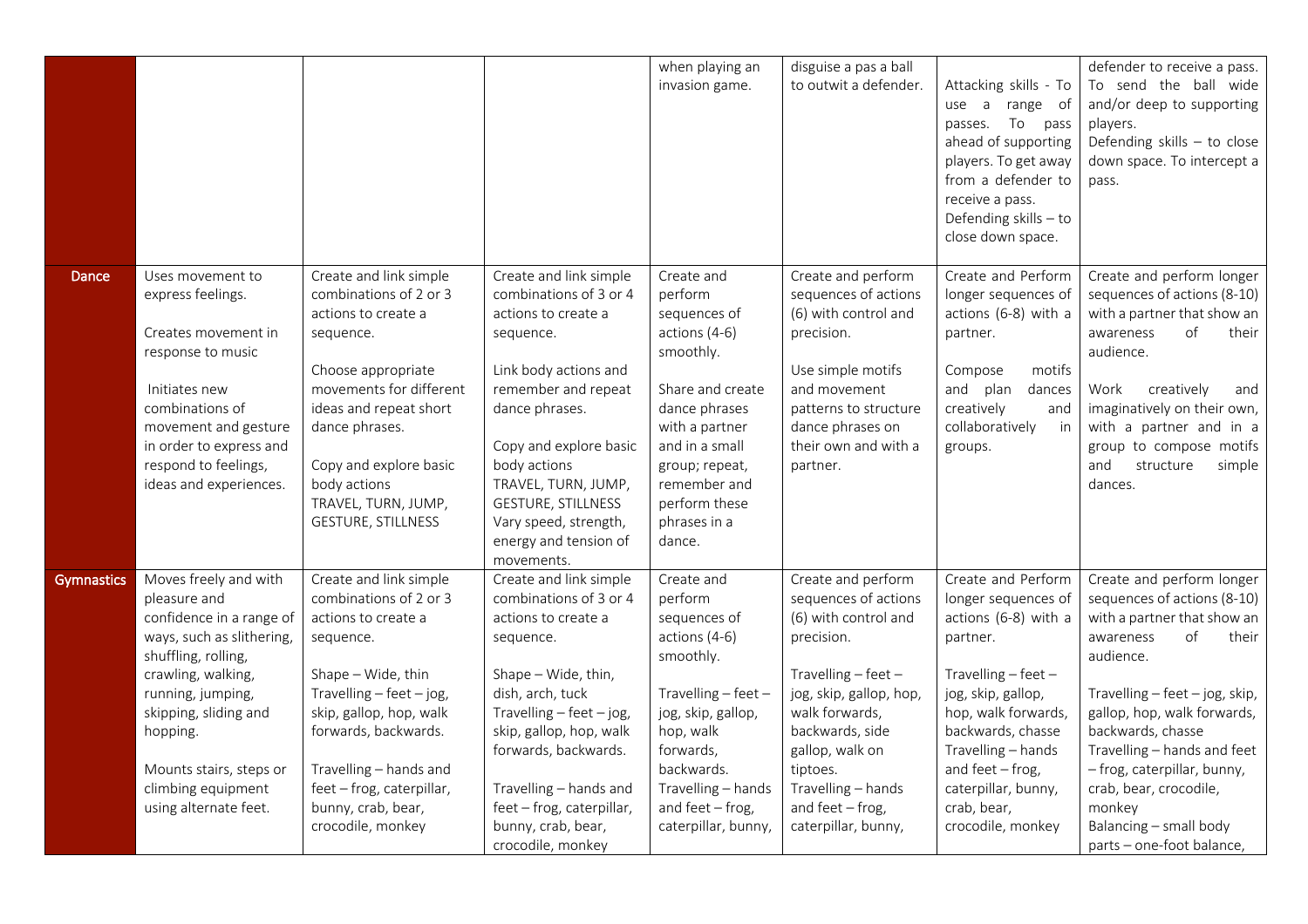|            | Can stand momentarily    | Balancing - front support, | Balancing - front         | crab, bear,        | crab, bear, crocodile,  | Balancing - small       | arabesque, square bridge,    |
|------------|--------------------------|----------------------------|---------------------------|--------------------|-------------------------|-------------------------|------------------------------|
|            | on one foot when         | balance on 4 & 3 points,   | support, balance on 4     | crocodile, monkey  | monkey                  | body parts - one-       | bridge, front support, back  |
|            | shown.                   | large body parts - tummy,  | & 3 points, large body    | Balancing - small  | Balancing - small       | foot balance,           | support, hands and feet.     |
|            |                          | back, bottom, shoulders.   | parts - tummy, back,      | body parts - one-  | body parts - one-foot   | arabesque, square       | Large body parts $-V$ sit,   |
|            | Jumps off an object and  | Jumping and landing $-2$   | bottom, shoulders.        | foot balance,      | balance, arabesque,     | bridge, bridge, front   | dish, arch, shoulder stand.  |
|            | lands appropriately.     | to 2 for height.           | Jumping and landing       | arabesque,         | square bridge, bridge,  | support, back           | Balance with a partner and   |
|            |                          | Rolling - rock and roll,   | Rolling - rock and roll,  | square bridge,     | front support, back     | support, hands and      | small group - counter        |
|            | Travels with confidence  | pencil, egg roll           | pencil, egg roll, dish    | bridge, hands and  | support, hands and      | feet. Large body        | balance, counter tension.    |
|            | and skill around, under, | Apparatus work             | roll, teddy roll, forward | feet.              | feet. Large body parts  | parts - V sit, dish,    | Jumps - Straight, straddle,  |
|            | over and through         |                            | roll.                     | Jumps - Straight,  | - V sit, dish, arch,    | arch, shoulder          | pike, tuck, 1/2 turn, full   |
|            | balancing and climbing   |                            | Apparatus work            | straddle, pike,    | shoulder stand.         | stand.                  | turn                         |
|            | equipment.               |                            |                           | tuck               | Jumps - Straight,       | Balance with a          | Rolling - rock and roll,     |
|            |                          |                            |                           | Rolling - rock and | straddle, pike, tuck,   | partner - counter       | pencil, egg roll, dish roll, |
|            |                          |                            |                           | roll, pencil, egg  | 1/2 turn, full turn     | balance, counter        | teddy roll, forward roll.    |
|            |                          |                            |                           | roll, dish roll,   | Rolling - rock and      | tension.                |                              |
|            |                          |                            |                           | teddy roll,        | roll, pencil, egg roll, | Jumps - Straight,       |                              |
|            |                          |                            |                           | forward roll.      | dish roll, teddy roll,  | straddle, pike, tuck,   |                              |
|            |                          |                            |                           |                    | forward roll.           | 1/2 turn, full turn     |                              |
|            |                          |                            |                           | Apparatus          |                         | Rolling - rock and      |                              |
|            |                          |                            |                           |                    |                         | roll, pencil, egg roll, |                              |
|            |                          |                            |                           |                    |                         | dish roll, teddy roll,  |                              |
|            |                          |                            |                           |                    |                         | forward roll.           |                              |
|            |                          |                            |                           |                    |                         |                         |                              |
| <b>OAA</b> |                          |                            |                           | Orientate a map.   | Travel and balance      | Know how to keep        | To set a map using a         |
|            |                          |                            |                           |                    | safely when carrying    | the map set or          | compass.                     |
|            |                          |                            |                           | Use a control      | out challenges.         | orientates<br>when      |                              |
|            |                          |                            |                           | card.              |                         | they move around a      | To practice and refine       |
|            |                          |                            |                           |                    | Demonstrate team        | simple course.          | thumbing the set map         |
|            |                          |                            |                           | Navigate a course  | work skills during      |                         | (orientated)                 |
|            |                          |                            |                           | safely.            | planning, doing and     | Know the eight          |                              |
|            |                          |                            |                           |                    | reviewing.              | points of a compass.    | To set a direction of travel |
|            |                          |                            |                           |                    |                         |                         | from the map, using a        |
|            |                          |                            |                           |                    |                         | Record information      | compass.                     |
|            |                          |                            |                           |                    |                         | accurately at the       |                              |
|            |                          |                            |                           |                    |                         | control marker.         | To follow instructions in    |
|            |                          |                            |                           |                    |                         |                         | order to complete an         |
|            |                          |                            |                           |                    |                         | Navigate<br>to<br>a     | orienteering course.         |
|            |                          |                            |                           |                    |                         | control marker on a     |                              |
|            |                          |                            |                           |                    |                         | score event course.     |                              |
|            |                          |                            |                           |                    |                         |                         |                              |
|            |                          |                            |                           |                    |                         |                         |                              |
|            |                          |                            |                           |                    |                         |                         |                              |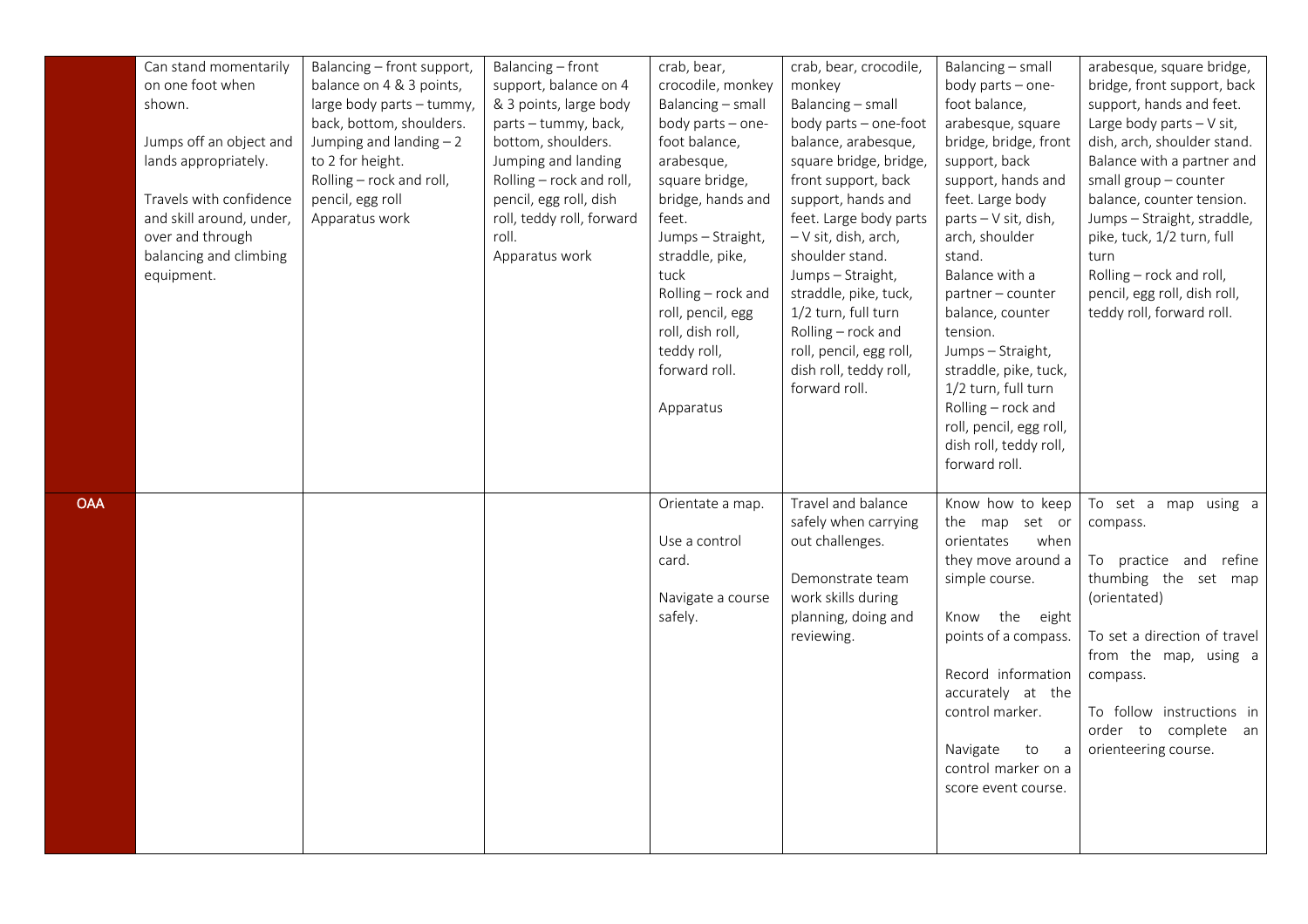| <b>Striking and</b> | Strike a ball off a tee.   | Strike a ball off a tee  | Bowl underarm.       | Bowl underarm.          | Bowl underarm.                 | Bowl overarm.               |
|---------------------|----------------------------|--------------------------|----------------------|-------------------------|--------------------------------|-----------------------------|
| <b>Fielding</b>     |                            |                          |                      |                         |                                |                             |
|                     | Look for space to throw,   | Strike with a drop feed  | Strike a ball off a  | Perform a straight      | Strike a ball off a            | Strike a bowled ball.       |
|                     | hit or run into help tem   |                          | tee.                 | drive.                  | tee.                           |                             |
|                     | score.                     | Look for space to        |                      |                         |                                | Field a ball and throw back |
|                     |                            | throw, hit or run into   | Catch a ball.        | Catch a ball.           | Strike bowled bowl.            | overarm.                    |
|                     | Understand why they        | help tem score.          |                      |                         |                                |                             |
|                     | need to throw or hit into  |                          | Field a ball and     | Field a ball and return | Field a ball and               |                             |
|                     | space.                     | Understand why they      | return it quickly.   | it quickly.             | throw<br>back                  |                             |
|                     |                            | need to throw or hit     |                      |                         |                                |                             |
|                     | Use a feint to try and win | into space.              |                      |                         | overarm.                       |                             |
|                     |                            |                          |                      |                         |                                |                             |
|                     | a game.                    | Understand the           |                      |                         |                                |                             |
|                     |                            | concept of aiming and    |                      |                         |                                |                             |
|                     |                            |                          |                      |                         |                                |                             |
|                     |                            | the need for accuracy.   |                      |                         |                                |                             |
|                     |                            | Throw or hit an object   |                      |                         |                                |                             |
|                     |                            | into a space to make it  |                      |                         |                                |                             |
|                     |                            | more difficult for their |                      |                         |                                |                             |
|                     |                            | opponents.               |                      |                         |                                |                             |
|                     |                            |                          |                      |                         |                                |                             |
|                     |                            | Use a feint to try and   |                      |                         |                                |                             |
|                     |                            | win a game.              |                      |                         |                                |                             |
| Net and             | Look for space to throw,   | Look for space to        | Ready Position.      | Ready Position.         | Throwing a ball.               | Throwing a ball.            |
| Wall                | hit or run into help tem   | throw, hit or run into   |                      |                         |                                |                             |
|                     | score.                     | help tem score.          | Underarm throw.      | Underarm throw.         | Hold<br>$\mathsf{a}$<br>racket | Forehand.                   |
|                     |                            |                          |                      |                         | correctly.                     |                             |
|                     | Understand why they        | Understand why they      | Overarm throw.       | Overarm throw.          |                                | Backhand.                   |
|                     | need to throw or hit into  | need to throw or hit     |                      |                         | Forehand.                      |                             |
|                     | space.                     | into space.              | Hold a racket.       | Hold a racket.          |                                | Volley.                     |
|                     |                            |                          |                      |                         | Backhand.                      |                             |
|                     | Use a feint to try and win | Understand the           | Strike a ball with a | Strike a ball with a    |                                | Underarm serve.             |
|                     | a game.                    | concept of aiming and    | racket.              | racket.                 | Volley.                        |                             |
|                     |                            | the need for accuracy.   |                      |                         |                                |                             |
|                     |                            |                          |                      |                         |                                |                             |
|                     |                            | Throw or hit an object   |                      |                         |                                |                             |
|                     |                            | into a space to make it  |                      |                         |                                |                             |
|                     |                            | more difficult for their |                      |                         |                                |                             |
|                     |                            | opponents.               |                      |                         |                                |                             |
|                     |                            |                          |                      |                         |                                |                             |
|                     |                            | Use a feint to try and   |                      |                         |                                |                             |
|                     |                            | win a game.              |                      |                         |                                |                             |
|                     |                            |                          |                      |                         |                                |                             |